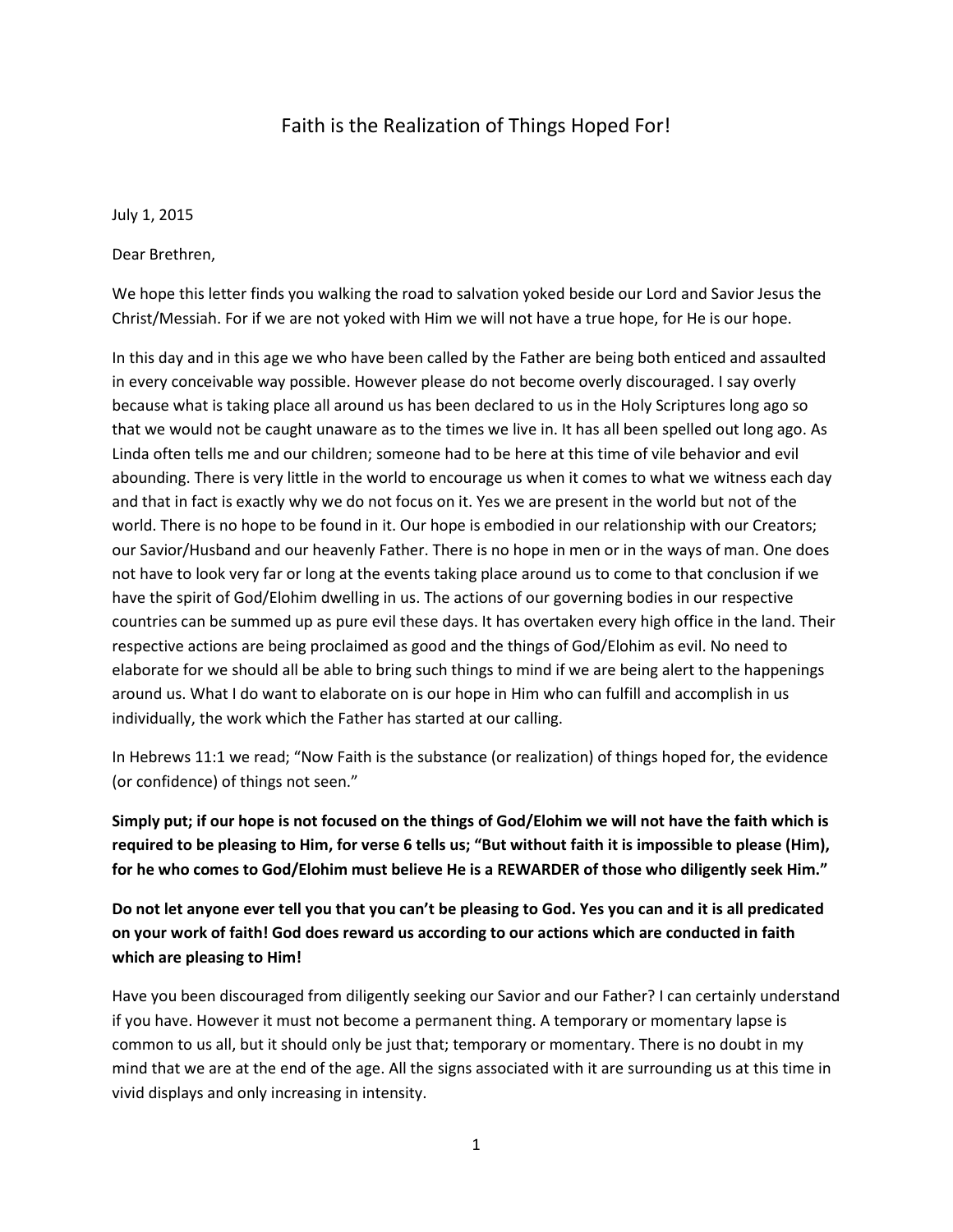Dear brethren this is not something to be discouraged about but on the other hand we should be encouraged by it, for it clearly tells us about the time frame we are living in. We are at the  $11<sup>th</sup>$  hour of our journey on the road to salvation, and just prior to the return of Christ/Messiah. We should be focusing on our relationship to, and with, our Savior; and in fact beseeching Him to the point of pestering Him to complete the work in us that we can't complete ourselves. In Luke 18 we read the parable of the widow pestering the judge. It is in that venue that we are told the following in verses 7-8.

"And shall God/Elohim not avenge His own elect who cry out day and night to Him, though He bears long with them? (Oh yes our Lord bears long with me so I also know He bears long with you) I tell you that He will come speedily. Nevertheless, when the Son of Man comes will He really find faith on the earth?"

Those are the words of our Savior! He was to some extent here, lamenting; but not wavering in what He knew to be true, but experiencing a temporary or momentary doubt because He was flesh and blood at that time just as we are. He clearly knew what would happen for God/Elohim said so, but His human nature was showing, just like ours does all too often. That is a fact which we should acknowledge in our relationship with Him. Hebrews 4:15-16 make it clear.

"For we do not have a High Priest who cannot sympathize with our weaknesses, but was in all points tempted as we, yet without sin. Let us therefore come **boldly** to the throne of favor and acceptance that we may obtain mercy and find favor and acceptance to help in time of need."

Are you in a time of need? I know I am! I need His help more and more each day to stay focused and to overcome the pulls of this world and of the flesh. Some may think if that is the case I must be failing. I don't think that. I believe this is recognition of how much I need Him in everything I do. If I rely on myself I am surely doomed to failure. Maybe this is simple minded and if so then I am happy to be there for He did promise He would finish in us (me) the things we can't. It is up to us to do our very best. If we could do it all ourselves we would have had no need for a Savior. He is actually my hero, as well as many other things. When I read Hebrews 3:18 I cry out; Thank you! Thank you! Thank you!

"For in that He Himself has suffered (on our behalf) being tempted (or tested). He is able to aid those who are tempted." No matter what state you are presently in; it will change! Consider it part of your personal test in your relationship with our Savior. The adage of "It is easier said than done" may apply here in some instances and could be true except for one thing; we have the spirit of God/Elohim dwelling in us. That is what we draw on during the dark days, and as we all know, the plan of salvation will be a success if we believe what is written; our Creator will finish what He started. It is His promise to us if we do not leave or forsake Him. We have our part to do in it before He picks up the finishing part. There is a sequence, a pattern to everything God/Elohim does.

To those of us who are called it consists of 3 stages. Revelation 17:14 sums the stages up. "These will make war with the Lamb, and the Lamb will overcome them, for He is Lord of lords and King of kings; and those with Him are **called, chosen, and faithful**."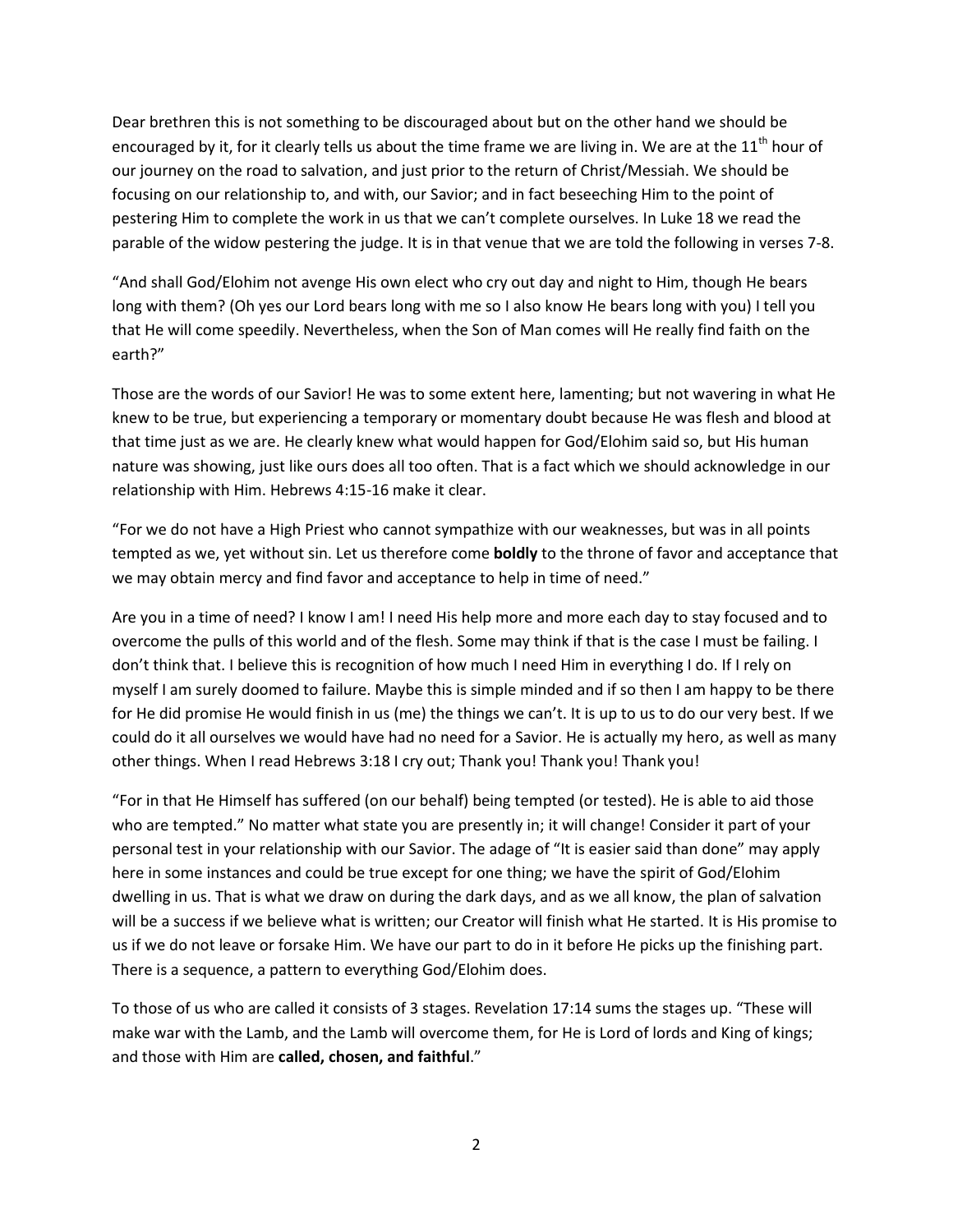Yes dear Brethren and Saints of the Most High we are called by the Father, and then chosen by Christ/Messiah. They do their part, and then it is our turn to be faithful. Will you and I remain faithful to our calling by the Father and our being chosen by our Savior/Husband ?

As Hebrews 11:1 tells us; faith is not possible without hope and our hope is embodied in Christ/Messiah. One of the most beautiful descriptions of this hope in Him is found in Ephesians 5:25-27.

"Husbands, love your wives, just as Christ/Messiah also loved the church and gave Himself for it, that He might sanctify, and cleanse it with the washing of the water of the word, that He might present it to Himself a glorious church not having spot or wrinkle or any such thing, but that it should be holy and without blemish."

How incredibly comforting that is. When you may be feeling like you are falling short of the goal or mark, take the time to dwell on these 3 scriptures which we have just read. I have need to read them often. Why? Because I know for a fact how often I fall short. Way more than I should for having Gods/Elohim spirit, but I boldly turn to my Savior and ask Him to make it better. Boldly but not in any form of arrogance, but in believing what we read earlier in Hebrews 4:16; "Let us therefore come boldly to the throne of favor and acceptance that we may obtain mercy and find favor and acceptance to help in the time of need."

So what may be going on in your life which may be deflating your hope in Christ/Messiah? Are you sick, or maybe without a job, or being abused by others, or falling into debt, or any number of unpleasant circumstances. Please do not allow such things to diminish your hope in our Savior, for that very trial may be a personal test designed and allowed by God/Elohim to test you. So often when brethren find themselves in a bad way, they think Christ/Messiah has left them when nothing could be further from the truth. Each and every one of us needs to refocus on what our relationship is with our Savior/Husband. It is not always going to be a cake walk. He is at this time attempting to choose the balance of those who will inherit all things with Him as the bride, in the household of the Father for eternity. He has some hard choices to make, and so do we. He needs to be sure that we will always be faithful to Him in the responsibilities of that function, forever! The only way He can truly know that is to design personal tests for each and every one of us. Some are more severe than others, some will last much longer than others, but always remember it has nothing to do with Him leaving or forsaking us. On the contrary it encompasses our ability to have a deeper relationship with Him. It is so very human to think the exact opposite.

Our Savior gave us a promise we should never lose sight of in 1 Corinthians 10:13; "No temptation has overtaken you except such as is common to man; but God/Elohim is faithful, who will not allow you to be tempted beyond what you are able, but with the temptation will also make the way of escape, that you may be able to bear (endure) it."

Look to Abraham's time of temptation with his son Isaac. Do you think he was not tempted to walk away from what he was asked to do? He was as human as you and I.